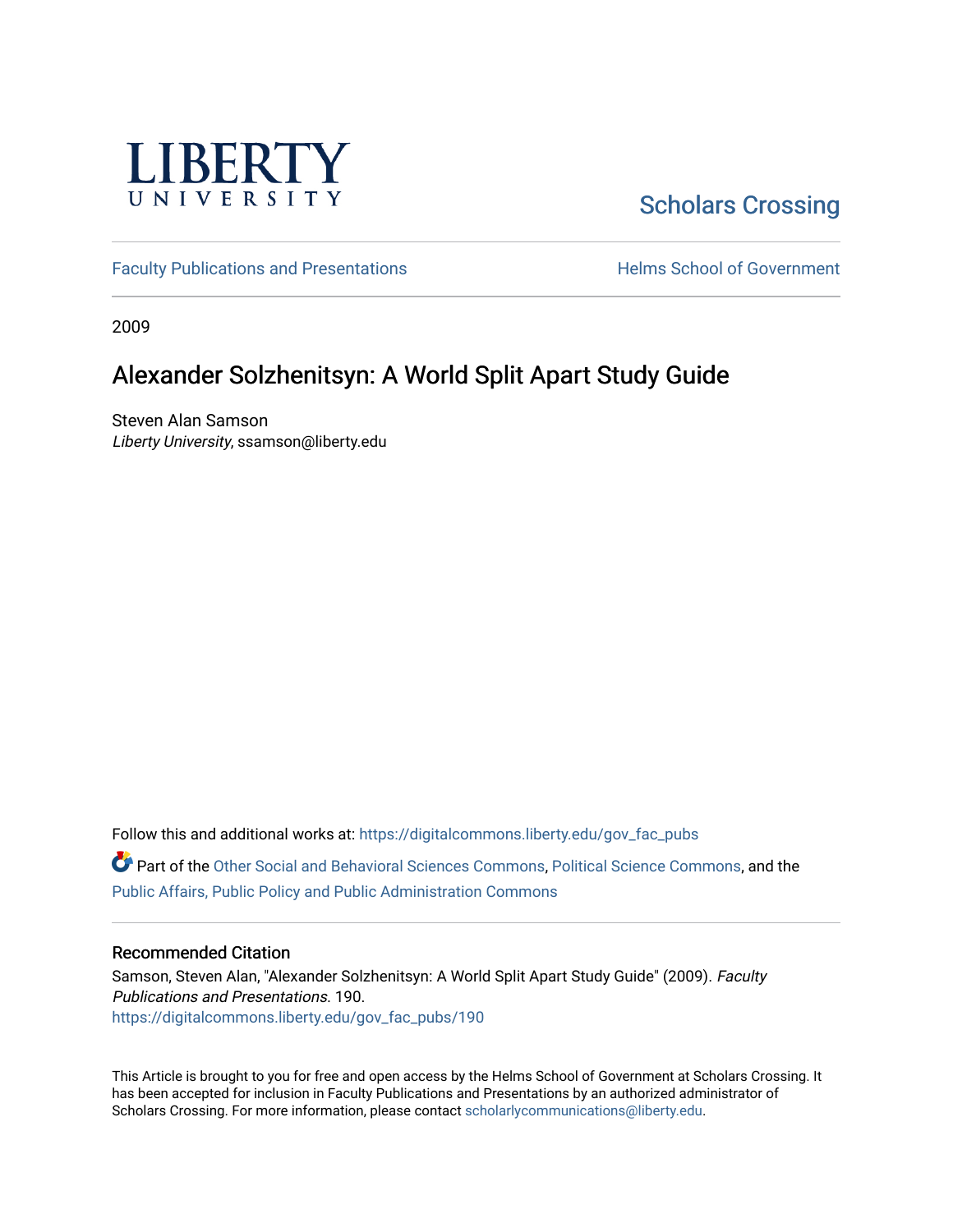## **ALEXANDER SOLZHENITSYN: A WORLD SPLIT APART STUDY GUIDE, 2009 Steven Alan Samson**

**<http://www.columbia.edu/cu/augustine/arch/solzhenitsyn/harvard1978.html>**

#### **Study Questions and Notes**

Solzhenitsyn introduces the motif of a split in the very first paragraph and notes the various worlds that are divided from one another. At the time of his address in 1978, Spain and Portugal had both veered sharply to the left and had only recently divested themselves of their African colonies. A powerful Third World bloc was emerging in the United Nations and a "Zionism Is Racism" resolution had been approved. Solzhenitsyn raises the possibility of future demands for reparations from the former colonial powers of the West. Soviet-style revolutions and coups were seizing the high ground. By then, countries like Ethiopia, Vietnam, Laos, Cambodia, South Yemen, Angola, and Mozambique had recently fallen into the Communist orbit. Others were teetering on the brink. Solzhenitsyn castigates the "blindness of superiority" he believes characterizes "Western incomprehension," noting that the 20th century revealed its "fragility and friability" [easily reduced to powder] The theory of **convergence** as propounded by Andrei Sakharov and others was influential in American intellectual circles around 1970. Even earlier, world federalists, like George Brock Chisholm, a psychiatrist and director of WHO, were promoting a oneworld government.

- 1. Why does Solzhenitsyn focus on the West in this address? Where is the decline of "civil courage" in the West most evident? Perhaps he had in mind the appeasement of what Roger Scruton called "the culture of repudiation."
- 2. What is his chief criticism of the modern West? What psychological detail was overlooked? What does he mean by "active and tense competition?" What is lost in the process? These remarks provide the basis for the bill of indictment that follows. The word that comes to mind here is **decadence**. In fact, a major national magazine devoted one issue to the subject of decadence at the end of the decade.
- 3. What point does he make about the letter of the law?" (Perhaps he had 2 Cor. 3:6 in mind). His remark that "the tissue of life is woven of **legalistic relations**" appears implicate the social contract theory and subsequent legal positivism that are part of the West's intellectual endowment. Concern was already widespread over a rise in litigation. The country had also been undergoing a social revolution at least since the 1950s as deviant social and sexual practices moved from the bohemian fringes into the mainstream of American life. Solzhenitsyn's complaint about a lack of self-restraint reflects, in his judgment, a displacement of community standards by an overemphasis on individual rights.
- 4. What do you think of his charge that the West misuses its liberty and leaves society little defense against "the abyss of human decadence?" The political context of his remarks would have included both the rapidly changing social mores and political unrest of the 1970s as well as the evident weakness of the Ford and Carter Administrations in the face of aggressive Soviet offensives.
- 5. In singling out the leniency of "public opinion" with regard to terrorism, it might be asked whether is conflating the "ruling groups" and "intellectual elites" with the general public. Is softheaded "public opinion" still a problem since 9/11? Solzhenitsyn criticizes the "humanistic and benevolent concept according to which there is no **evil** inherent to human nature." This idea resembles Rousseau's view, which indicts society for binding people in chains. Solzhenitsyn then states that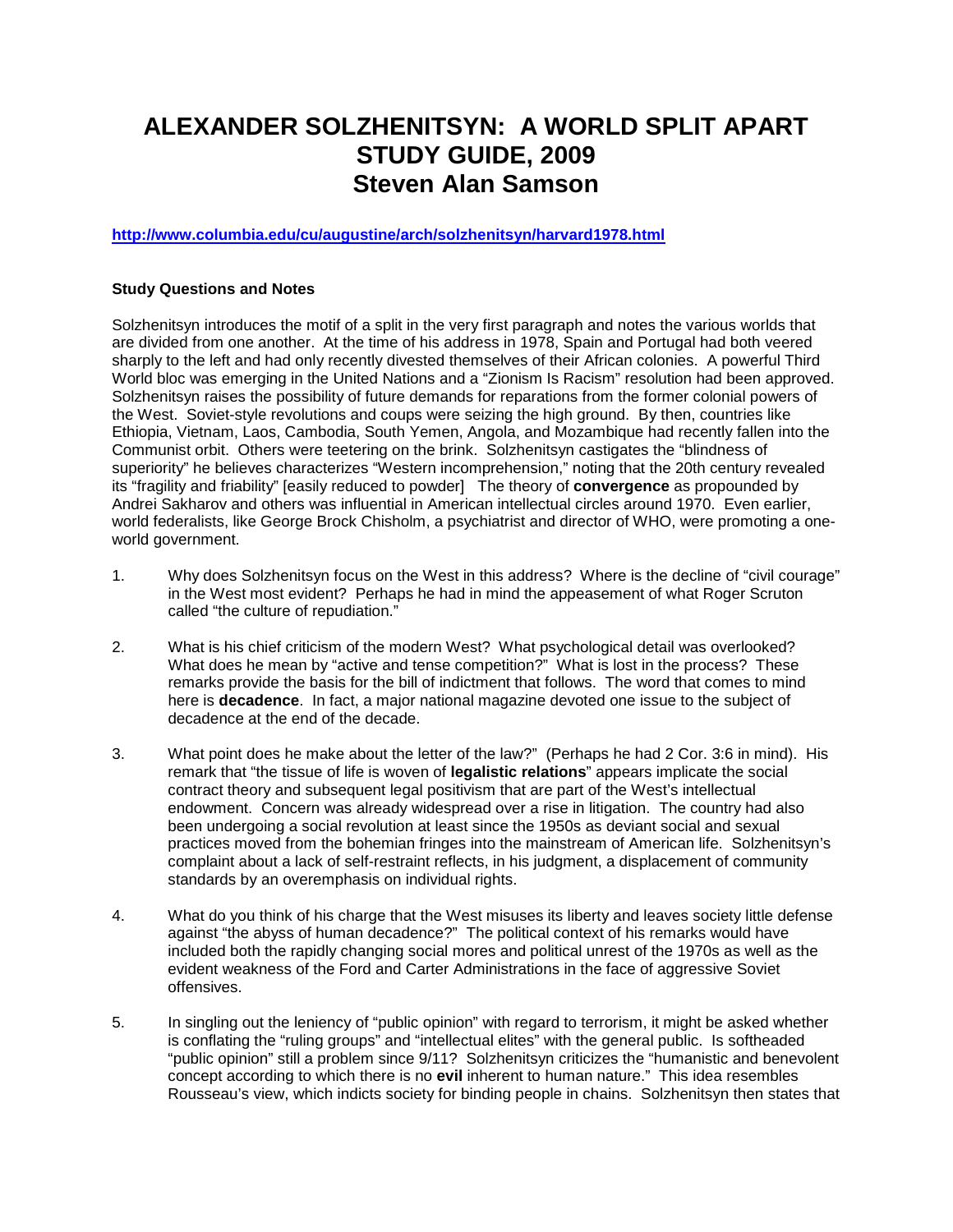there is more criminality in the West, which has "the best social conditions," than in the "pauper and lawless Soviet society." Certainly rising crime statistics raised serious questions on this score, but given the rapid rise of the Russian mafia after the collapse of the Soviet state, does his conclusion ring true?

- 6. Solzhenitsyn chastises the press for a lack of responsibility and alludes to the infamous Pentagon Papers that Daniel Ellsberg passed along to the New York Times, which published them. The rippling effects of that political dustup contributed to the 1972 Watergate break-in. The stridency and coarsening of political rhetoric was already reaching a fever pitch by the mid-1970s. Subsequently, even journalists like Bernard Goldberg have taken up the hue and cry against journalistic irresponsibility and bias. Both the trivialization of news and the problem of information overload (Alvin Toffler had already written *Future Shock* by then) have long been a common complaint. Does the public have a "right not to know?" Has the press become the greatest power in western countries? The term "Fourth Estate," which may have originated with Edmund Burke, suggests the influence of journalists during and following the French Revolution, perhaps as an instrument of the "general will." What should we make of the charge that political opinions being brought into conformity under a regime of "**fashionable trends of thought**?" The term "political correctness" had been coined much earlier but was not yet in general use. Cf. Oakeshott on telocracy. René Williamson made similar observations about academic conformity. Alexis de Tocqueville recognized what could be called an "iron law of conformity" at work in America. Solzhenitsyn's metaphor of a "petrified armor around people's minds" recalls the ageold danger complacency and forgetfulness.
- 7. This leads him into what is perhaps the most ancient politico-religious challenge: **socialism**, which in modern times tends ultimately toward the abolition of private property, the family, and Christianity. Solzhenitsyn's s reference to Igor Shafarevich is to *The Socialist Phenomenon*, which was finally published in English in 1980. Shafarevich contends that "most socialist doctrines and movements are literally saturated with the mood of death, catastrophe, and destruction" (p. 275).
- 8. Solzhenitsyn rejects the West as unfit to be a model for Russia. What does he mean by saying: "A fact which cannot be disputed is the weakening of human beings in the West while in the East they are becoming firmer and stronger." He may be speaking in terms of spiritual strength (which could be found among long oppressed Christians), but the final decade of the Soviet Union was also a period of terrible demoralization. Alcoholism was so rampant that life expectancy (particularly of men) plummeted as did the already low birthrate. In fact, as early as 1968, Andrei Amalrik had predicted the collapse of the Soviet system in his small book entitled *Will the Soviet Union Survive Until 1984?* Once the Soviet Union collapsed, attempts to use "shock therapy" on the economy failed in the absence of a functioning civil society.
- 9. What are some of the "**meaningful warnings** history gives a threatened or perishing society?" Is the West paying attention to the signs of the times? The shortsightedness that Solzhenitsyn ascribes to George Kennan has roots that go back to the Enlightenment and, even earlier, the medieval Battle of the Universals. Man-made moral systems are part of the "fashionable trends" he criticizes. Solzhenitsyn now returns to the theme of **moral courage** and rebukes "the American Intelligentsia" for a loss of nerve. The question he asks is: Why does the West again and again "seek protection from a third power against aggression in the next world conflict?" [Not to mention a tendency to turn to "sugar daddies," such as Japan and China, to make up for a failure to amass capital through savings]. What is his prediction?
- 10. Humanly speaking, what alone can help the West? What sacrifices must people be willing to make in order to defend themselves? **James Kurth** pinpoints the problem in his essay "One Child Foreign Policy." Kurth ties the West's current reluctance to accept casualties to a protectiveness toward scarce offspring and heirs. This reluctance naturally figures into the political calculus made by the West's foes. **Gunnar Heinsohn** views this problem from the other side, attributing social unrest and war to the rise of "youth bulges" (an excess number of sons),